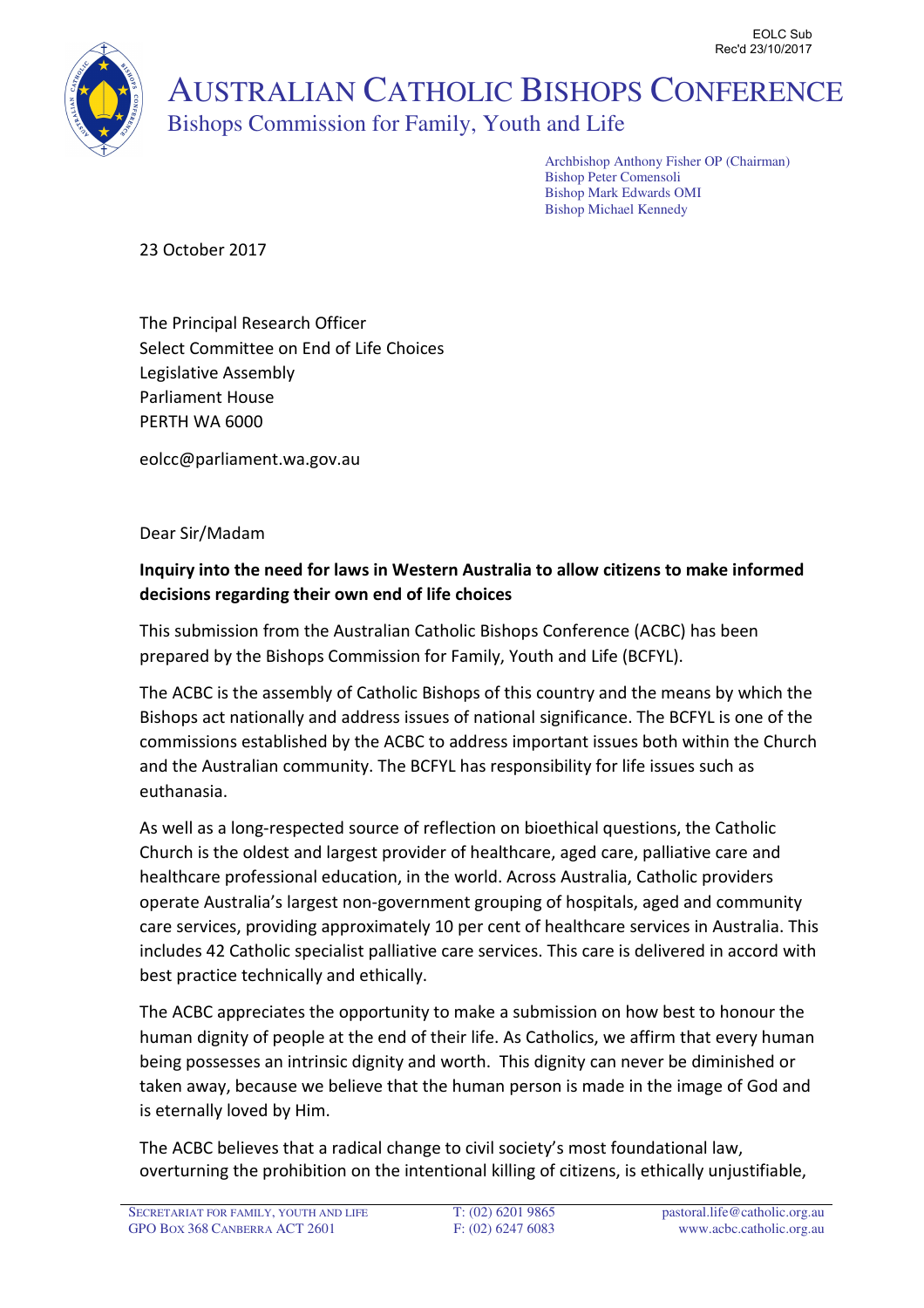cannot ensure the legal protection of the vulnerable, and would fail to uphold the dignity of the dying.

World-leading Australian expert in medical law and ethics, Professor Margaret Somerville, points out that "euthanasia is special (among ethical debates) because there's nothing new about it. We've always got old, suffered, become terminally ill, been dying and somebody could have killed us, and we said 'No, that is wrong. We don't do that.' So that's why euthanasia is so important because if we change that, we're changing the very roots of our society. I think we're changing the essence of what it means to be human if we start killing each other."<sup>1</sup>

Euthanasia refers to deliberately ending someone's life in order to relieve their suffering.<sup>2</sup> When it is done at the request of the person it is referred to as voluntary euthanasia. Euthanasia can be achieved by a lethal injection or by intentional neglect. Euthanasia is not turning off a life support machine where there is no prospect of recovery. It is not ending treatment that is overly burdensome. It is not giving someone pain relief that might unintentionally hasten their death. In good palliative care such pain relief will rarely if ever shorten life, but many people still believe this is the case.

Assisted suicide is a variation of euthanasia and refers to when someone is provided with a lethal dose of drugs which they can take later, at a time of their choosing, to end their own life.

These ways of ending people's lives are sometimes referred to by terms which seem designed to obscure meaning and avoid referring to the deliberate ending of a human life, like 'voluntary assisted dying' or 'medical assistance in dying'.

Community attitudes are often gauged today through opinion polls which may give higher or lower numbers of support depending on how the question is framed. In one instance, support for euthanasia fell away by up to 20 per cent if the words "assisted suicide" were used in the question. Furthermore, when participants in polls were exposed to counter arguments to legalisation, support wavered even further, in one poll from 73 per cent to 43.<sup>3</sup> Polling needs to be framed correctly to get an accurate understanding of public opinion.

The ACBC will argue the best way to improve care and respect for the human dignity of people at the end of life and to dignify people as they are dying is to:

- Affirm the inherent and absolute value of every person's life at their most vulnerable;
- Reject attempts to legalise the deliberate killing of citizens at the hands of others;
- Encourage people to discuss and plan for their end of life care; and

<sup>&</sup>lt;sup>1</sup> Professor Margaret Somerville, presentation at The University of Notre Dame, Sydney. 30 June 2015

<sup>&</sup>lt;sup>2</sup> Suffering may be physical, such as pain, or 'existential', such as fear of loss of control.

<sup>3</sup> Jones, D, *Assisted Suicide and Euthanasia: a Guide to the Evidence*, Anscombe Bioethics Centre, August 2015, page 5.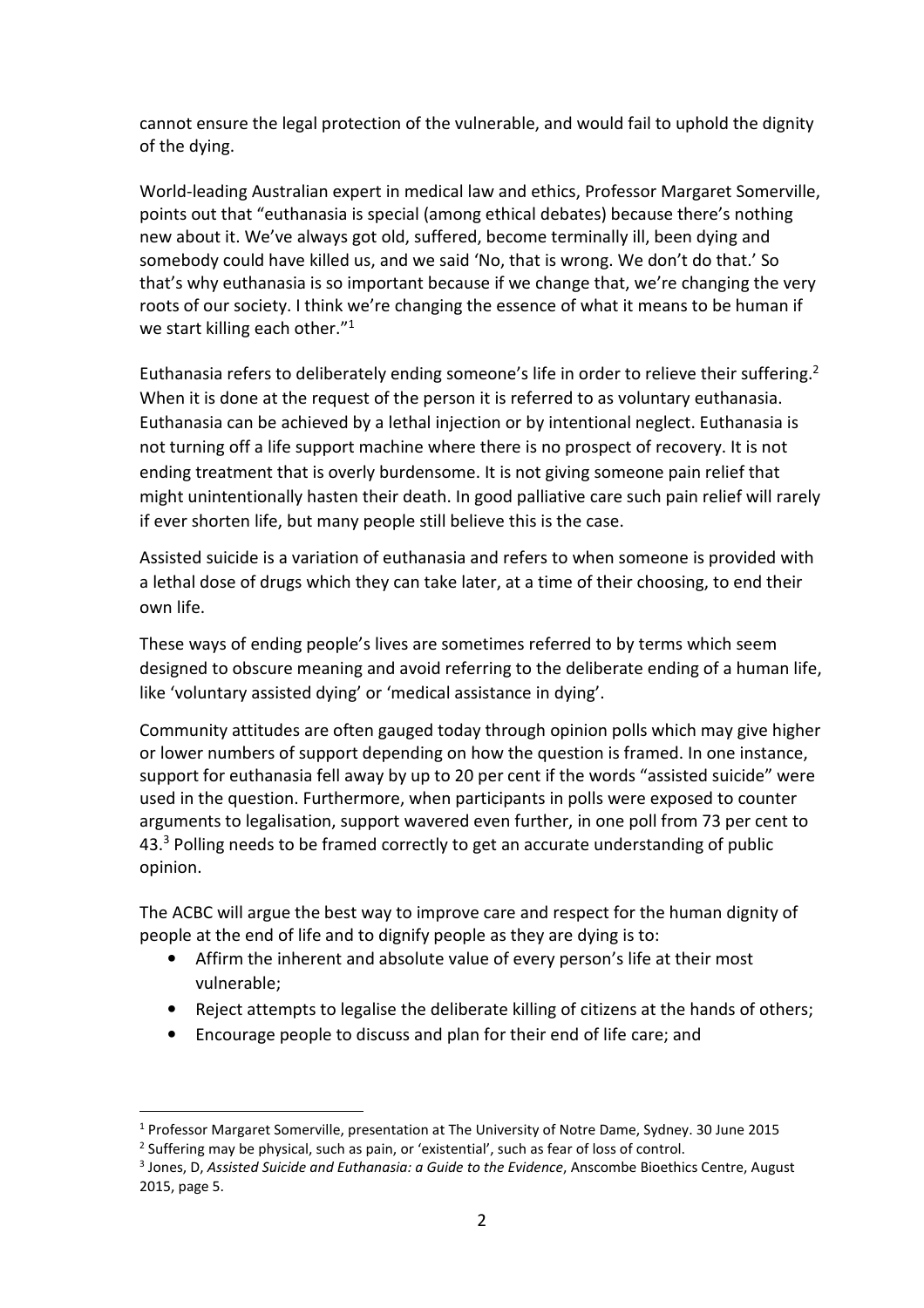• Increase government investment to provide adequate palliative care, respite care and psychosocial support for carers, to back up the strong community commitment to supporting the care of people as their life comes to an end.

#### **Euthanasia is not compatible with good medical care**

Lethal injections are not compatible with good medical care because:

- Euthanasia or assisted suicide cannot be made safe;
- There is no dignity in giving sick people a lethal dose;
- Where euthanasia has been legalised, it has been disastrous for the vulnerable;
- Euthanasia undermines true autonomy.

### *Euthanasia or assisted suicide cannot be made safe*

The clear conclusion of reason and experience is that euthanasia or assisted suicide cannot be made safe, because no law can prevent vulnerable people from abuse. Legalised euthanasia endangers the lives of people who are seriously ill, elderly, have a disability, have low self-esteem or are otherwise vulnerable. Vulnerable people must continue to have our care and the protection of our laws.<sup>4</sup> Where people are suicidal and want to end their life, the community should offer care and treatment, not a lethal injection.

The evidence from places that have attempted to legalise and regulate euthanasia is that it is not possible to draft safeguards that would effectively protect vulnerable people from subtle or overt pressure to request euthanasia.

Professor Margaret Somerville, points out that "physician-assisted suicide and euthanasia involves taking people who are at their weakest and most vulnerable, who fear loss of control or isolation and abandonment – in a state of intense 'pre-mortem loneliness' – and placing them in a situation where they believe their only alternative is to kill themselves."<sup>5</sup>

It is not possible when euthanasia is legal to prevent someone from feeling or being made to feel they are a burden. It is not possible when euthanasia is made socially acceptable to prevent other people deciding that certain patients would be better off dead. What such vulnerable people would hear from the community – from euthanasia laws and a legal system which permits deliberate killing or assisted suicide – is that they are thought to be better off dead or that the community thinks it would be better off if they were dead.

Euthanasia advocates argue that giving someone a lethal dose is a private decision, but allowing euthanasia would make a person's death a public act, necessarily involving, in addition to the sick person, medical professionals, law-makers and regulators, as well as

<sup>4</sup> Boudreau, JD and Somerville, MA, Euthanasia is not medical treatment. *British Medical Bulletin*, 2013; 106:63.

<sup>5</sup> Somerville, MA, "Death talk": debating euthanasia and physician-assisted suicide in Australia. *MJA* 2003; 178:173-4.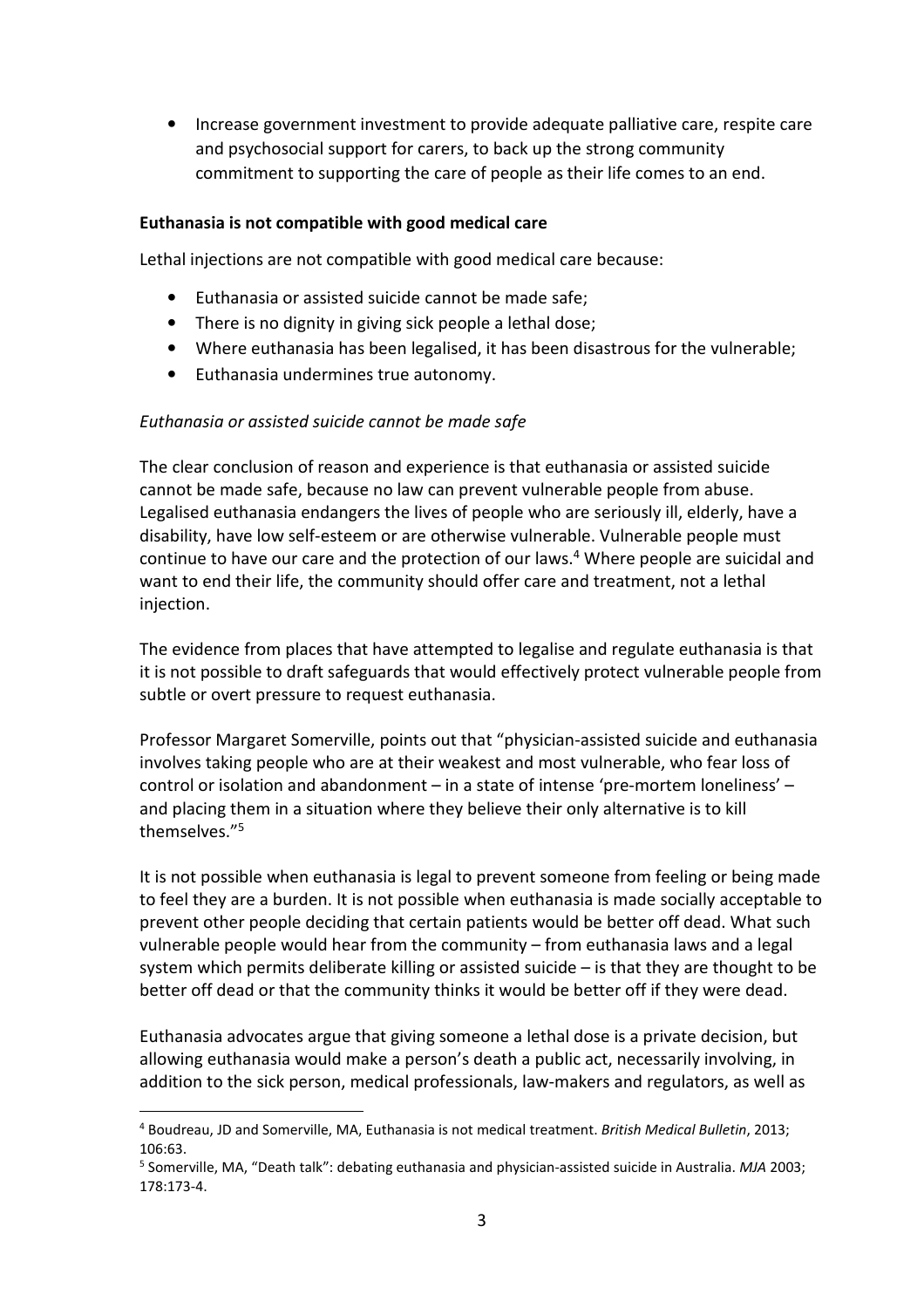family and the wider community.<sup>6</sup> It therefore has an impact not just on how one person dies but on how all of us will live out our last days and will die.<sup>7</sup>

Once a community accepts the idea that doctors or others can end people's lives for one reason or another, it is difficult to argue that those people's lives might not be ended for some other reason or that other people's lives should not also be ended.

Legal euthanasia would also put at further risk suicidal people, who deserve help rather than assistance to kill themselves. The Australian Bureau of Statistics reported 2,866 deaths from intentional self-harm in 2016.<sup>8</sup> This is much higher than the 1,295 road deaths in Australia in 2016,<sup>9</sup> but receives much less attention. Legal euthanasia would clearly signal there are some people who would be better off dead. There are already media reports on how the euthanasia movement's detailing of methods of suicide is leading to the deaths of young people, who could otherwise have been helped.<sup>10</sup>

#### *There is no dignity in giving sick people a lethal dose*

Human dignity, as understood in international human rights instruments, sound secular ethics, as well as the Christian tradition, is at the centre of our common humanity. It is the basis of our equality at law, our human rights including the right to life, and the care we have a right to expect from others. No matter our personal circumstances, our dignity as unique and irreplaceable human beings cannot be lost or volunteered away. Our dignity does not depend on whether we are useful, healthy or wanted, or even whether we appreciate ourselves and our rights. Whatever the motive, killing someone is no way of recognizing their inalienable dignity or their inviolable right to life.

Doctors can either affirm the dignity of their patients by offering them ongoing care, or add to their sense of hopelessness by words or actions that imply their life is not worth living. We do not demonstrate respect for the dignity of others at their most vulnerable by telling them by our words or actions that we think they would be better off dead or that others would be better off if they were dead. Especially where care is insufficient and symptoms are not adequately addressed, people can experience a loss of meaning and hope, even depression. Undiagnosed depression is, in fact, very common in the terminally ill.<sup>11</sup>

Speeding someone's death also dishonours the very important remaining part of their life and deprives people of a valuable and special time, even when confronted with suffering

<sup>6</sup> *Ibid*.

<sup>&</sup>lt;sup>7</sup> Boudreau, JD and Somerville, MA, Euthanasia and assisted suicide: a physician's and ethicist's perspectives. *Medicolegal and Bioethics*, 2014; 4:7

<sup>8</sup> Australian Bureau of Statistics, 3303.0 - *Causes of Death, Australia*, 2016. 27 September 2017.

<sup>9</sup> Department of Infrastructure and Regional Development, *Road Trauma Australia: 2016 Statistical Summary*. DIRD, Canberra, Australia.

<sup>10</sup> Butt, C, Deaths among young an unintended consequence of euthanasia movement: mother. *The Sydney Morning Herald*, 13 July 2015.

<sup>&</sup>lt;sup>11</sup> Street, A and Kissane, D, Dispensing Death, Desiring Death: An exploration of medical roles and patient motivation during the period of legalised euthanasia in Australia. *Omega*, 1999-2000; 40(1):246.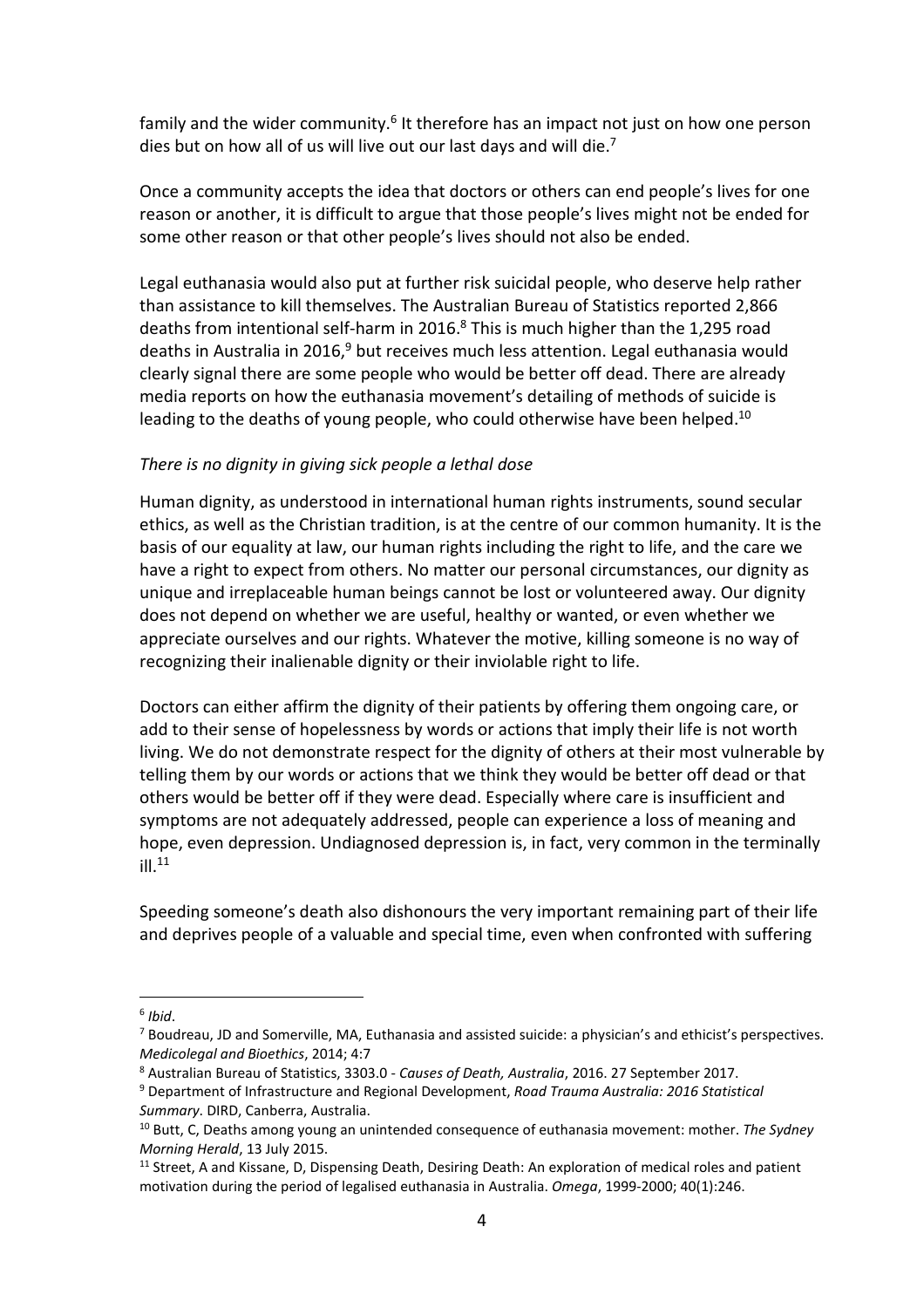and pain.<sup>12</sup> Laws allowing euthanasia effectively say to people at a very low ebb: "we do not regard the rest of your life as valuable; in fact you might well be better off dead." Legalising euthanasia makes frail and ill people more likely to feel they are a burden on their families or the community and can add the extra dimension of making them feel they are somehow selfish for not 'volunteering' to die.<sup>13</sup>

If euthanasia were to be regarded as 'a medical service' (which it is not by definition), treating doctors would be required to offer it among the various treatment options. This is already the case in the small number of jurisdictions that allow euthanasia. Where patients are incompetent but have given someone power of attorney to make decisions on their behalf, euthanasia would become a form of killing to which the appointed guardian could consent on the patient's behalf.<sup>14</sup> This is an unacceptable responsibility to place on the shoulders of guardians, carrying grave risks for abuse.

For us to continue to trust doctors, it is necessary to be confident that they will refuse to kill people. In a similar way, the mutual respect and trust that we share as a community is dependent upon our continued refusal to allow people to be killed.<sup>15</sup>

#### *The experience of legal euthanasia*

 $\overline{a}$ 

Amongst those jurisdictions that have experimented in legal euthanasia are Belgium and The Netherlands.

In Belgium, where euthanasia has been legal since 2002:

- There are more than five deaths by euthanasia every day;<sup>16</sup>
- Almost one third of cases of euthanasia in Flanders are now without explicit consent;<sup>17</sup>
- Only half the euthanasia cases are reported as legally required;<sup>18</sup>
- The law was changed in 2015 to remove any age limit so competent children can request euthanasia with their parents' consent;<sup>19</sup> and

<sup>12</sup> Boudreau, JD and Somerville, MA, Euthanasia is not medical treatment. *British Medical Bulletin*, 2013; 106:62.

<sup>13</sup> Tonti-Filippini, N, *About Bioethics: Caring for people who are sick or dying* (Ballan: Connor Court, 2012), p. 106

<sup>14</sup> Boudreau, JD and Somerville, MA, Euthanasia is not medical treatment. *British Medical Bulletin*, 2013; 106:61.

<sup>15</sup> Somerville, MA, "Death talk": debating euthanasia and physician-assisted suicide in Australia. *MJA* 2003; 178:174.

<sup>&</sup>lt;sup>16</sup> Caldwell, S, Five people killed every day by assisted suicide in Belgium as euthanasia cases soar by 25 per cent in last year alone. *Daily Mail*, 29 May 2014.

<sup>&</sup>lt;sup>17</sup> Chambaere K, Bilsen J, Cohen J, et al, Physician-assisted deaths under the euthanasia law in Belgium: a population-based survey. CMAJ 2010;182:895–901.

<sup>18</sup> Smets T, Bilsen J, Cohen J, et al, Reporting of euthanasia in medical practice in Flanders, Belgium. *BMJ* 2010; 341:c5174.

<sup>19</sup> Dan, B, et al, Self-requested euthanasia for children in Belgium. *The Lancet* 2014; 383:671-2.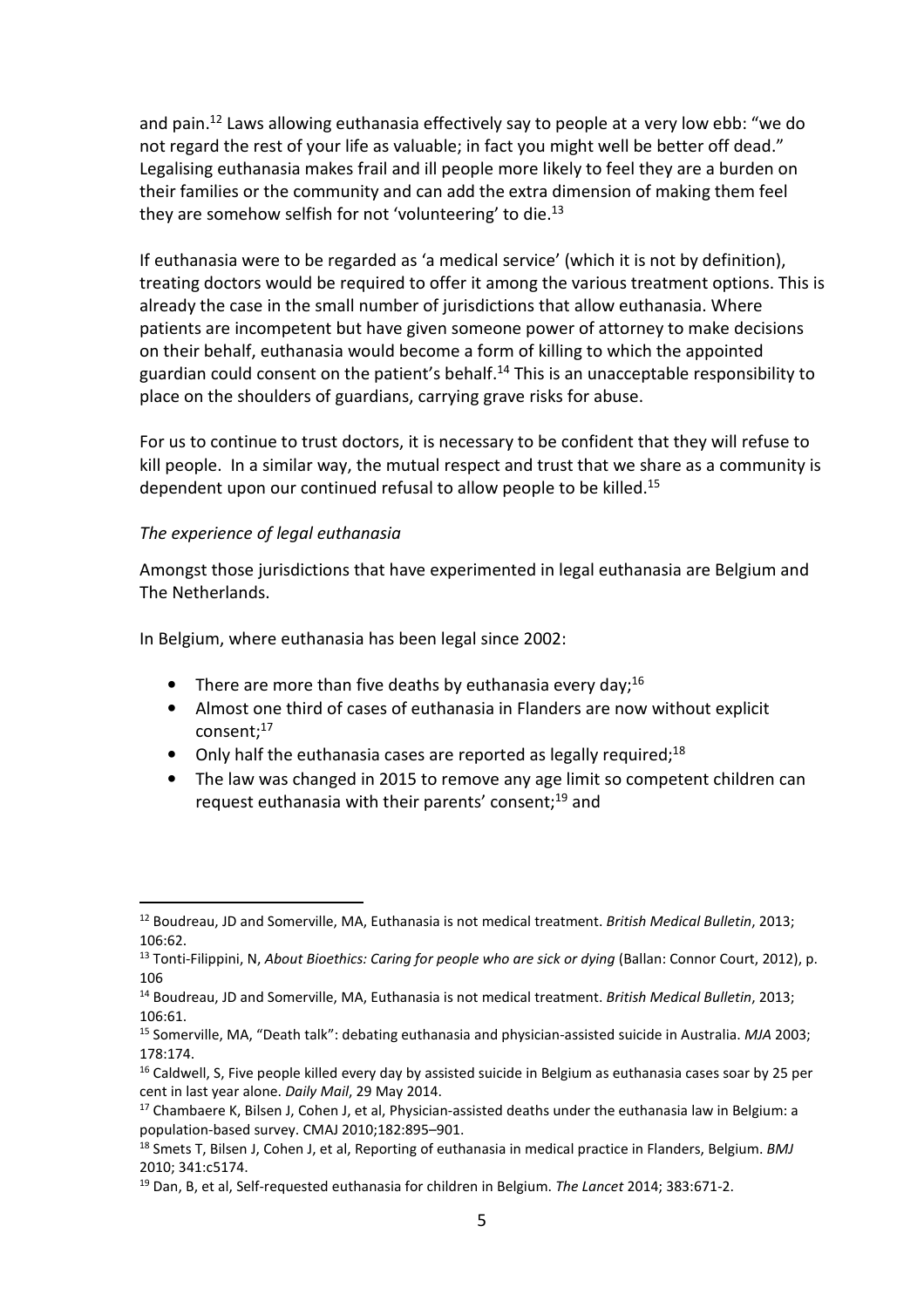• Life-ending drugs are administered by nurses in almost half the cases of assisted death without an explicit request.<sup>20</sup>

In the Netherlands, where euthanasia has also been legal since 2002, but was tolerated under guidelines even before that:

- 23 per cent of deaths by euthanasia are not reported to authorities; $^{21}$
- There were 310 euthanasia deaths without explicit consent in 2010:<sup>22</sup>
- Euthanasia, once tightly restricted to consenting adults with terminal illness, is now permitted from 12 years of age with parental consent and from 16 years of age without parental consent; $^{23}$
- The Groningen protocol allows for the euthanasia of newborns with poor prognosis, in agreement with the child's parents.<sup>24</sup>

Professor Theo Boer, a former supporter of euthanasia and member of a Dutch euthanasia Regional Review Committee since 2005, warned the United Kingdom not to legalise euthanasia, saying "beginning in 2008, the numbers of these deaths show an increase annually, year after year… Euthanasia is on the way to becoming a 'default' mode of dying for cancer patients."<sup>25</sup>

The risk of "bracket-creep" is confirmed by a study<sup>26</sup> published in August 2015, which found in The Netherlands 3.3 per cent (one in thirty) of deaths were by euthanasia in 2013, three times the percentage in 2002, while in Flanders, Belgium the study showed 4.6 per cent (one in twenty two) of deaths were by euthanasia in 2013, up from 1.9 per cent in 2007.

In summary, public records in the Netherlands and Belgium indicate the situations where euthanasia may be applied have been progressively extended beyond the relief of the suffering of the terminally ill under the loose guidelines applied in these countries. This should give Australians, especially the most vulnerable and their loved ones, real cause for concern about the perils of going down this dangerous path.

A disturbing recent development has been preparation of a cost analysis in Canada of the savings to be made to public health budgets from legalised euthanasia. A 2017 study estimated that medical assistance in dying could save the Canadian health budget

 $\overline{a}$ 

<sup>25</sup> *The Daily Mail,* 10 July 2014.

<sup>20</sup> Inghelbrecht, E, et al, The role of nurses in physician-assisted deaths in Belgium, *CMAJ* 2010; 182(9):905- 10.

<sup>&</sup>lt;sup>21</sup> Onwuteaka-Philipsen, BD, et al, Trends in end-of-life practices before and after the enactment of the euthanasia law in the Netherlands from 1990 to 2010: a repeated cross-sectional survey. *The Lancet*, 2012; 380(9845):908-15.

<sup>22</sup> Statistics Netherlands, see: http://statline.cbs.nl/StatWeb/publication/?VW=T&DM= SLen&PA=81655ENG&LA=en

<sup>23</sup> Dan, B, et al, Self-requested euthanasia for children in Belgium. *The Lancet*, 2014; 383:671-2.

<sup>24</sup> *Ibid*.

<sup>26</sup> Lerner, B and Caplan, A, Euthanasia in Belgium and the Netherlands: On a Slippery Slope? *JAMA Intern Med*. Published online August 10, 2015. doi:10.1001/jamainternmed.2015.4086.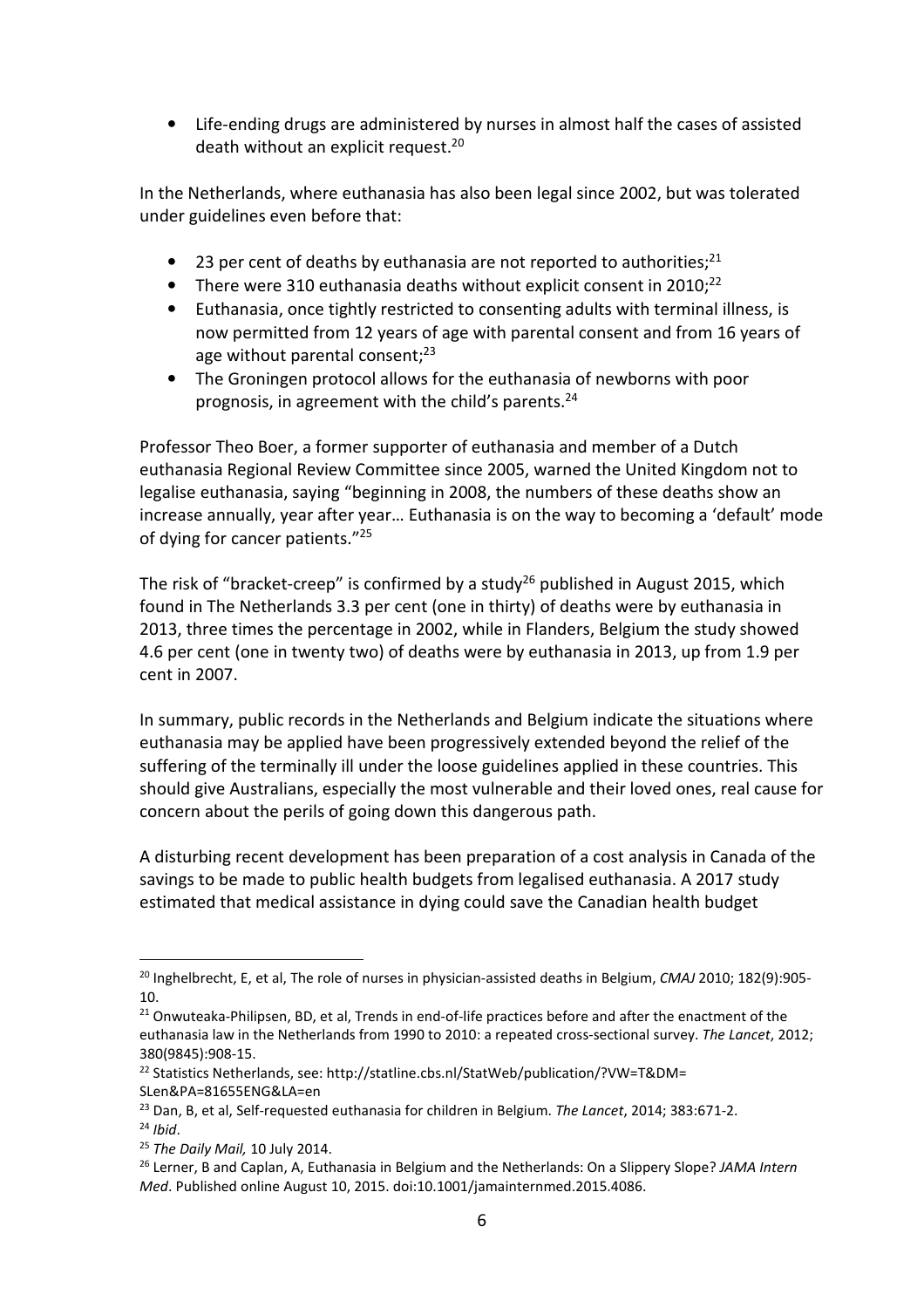between \$34.7 million and \$138.8 million.<sup>27</sup> Such studies suggest economic imperatives too may drive a widening of those considered eligible for euthanasia.

In Oregon USA, which is often held up as an example of a place where euthanasia laws are working "well", disturbing trends have developed toward treating euthanasia as a preferred option for certain categories of patients, particularly terminal cancer sufferers. As Barbara Wagner, a terminally ill cancer patient, put it when she was refused life extending drugs under Medicaid but offered euthanasia as an option, "We'll pay for you to die, but not pay for you to live."<sup>28</sup>

It is state policy in Oregon to reimburse for assisted suicide but not for treatments which may sustain a terminally ill patient's life, particularly a patient whose life expectancy is assessed as short.<sup>29</sup>

In Oregon, reporting to the state is done solely by the physician prescribing the lethal drugs, who is not present in 90 per cent of cases when the drugs are ingested. Eighty per cent of patients accessing lethal drugs in Oregon now die without a health care provider of any kind present according to state records. In 2016, the lethal drugs are known to have taken as long as nine hours to cause death. At least 30 patients (three in 2016) regurgitated the drugs with some regaining consciousness before dying, others dying from their illness and some not dying.<sup>30</sup>

Death certificates in Oregon routinely report the underlying illness as the cause of death, "in order to avoid autopsy or other scrutiny". Lethal drugs may be ingested many months after prescription, making a nonsense of the Oregon law's requirement that patients must be "mentally capable" and without depression or other mental disturbance at the time of ingestion. There are, perhaps most disturbingly, no meaningful barriers in the Oregon regime to prevent a carer or other person coercively administering the lethal drugs to a vulnerable patient against their wishes.<sup>31</sup>

#### *Euthanasia undermines true autonomy*

The autonomy of people who are sick, frail, have a disability or who are dying is commonly already compromised by their condition. By legalising euthanasia the community adds to their sense of being a 'burden' and 'expendable' and to the pressures upon them 'to end it all'. In the name of autonomy, euthanasia actually reduces the freedom of such persons.

John Keown argues "the fact that, through depression or pain or loneliness, some patients may lose sight of their worth is no argument for endorsing their misguided judgement that their life is no longer worth living. Were the law to allow patients to be intentionally

<sup>27</sup> Trachtenberg, AJ, Cost analysis of medical assistance in dying in Canada. *Canadian Medical Association Journal*, 23 January 2017. Page 101.

<sup>28</sup> Cook, M, We'll pay you to die, but not to live. *Bioedge*, 30 July 2008.

<sup>29</sup> Doerflinger, MA, A Reality Check on Assisted Suicide in Oregon. *On Point Journal*, Charlotte Lozier Institute, Issue 14, April 2017.

<sup>30</sup> Doerflinger, MA, *Op. Cit.*

<sup>31</sup> Doerflinger, MA, *Op. Cit.*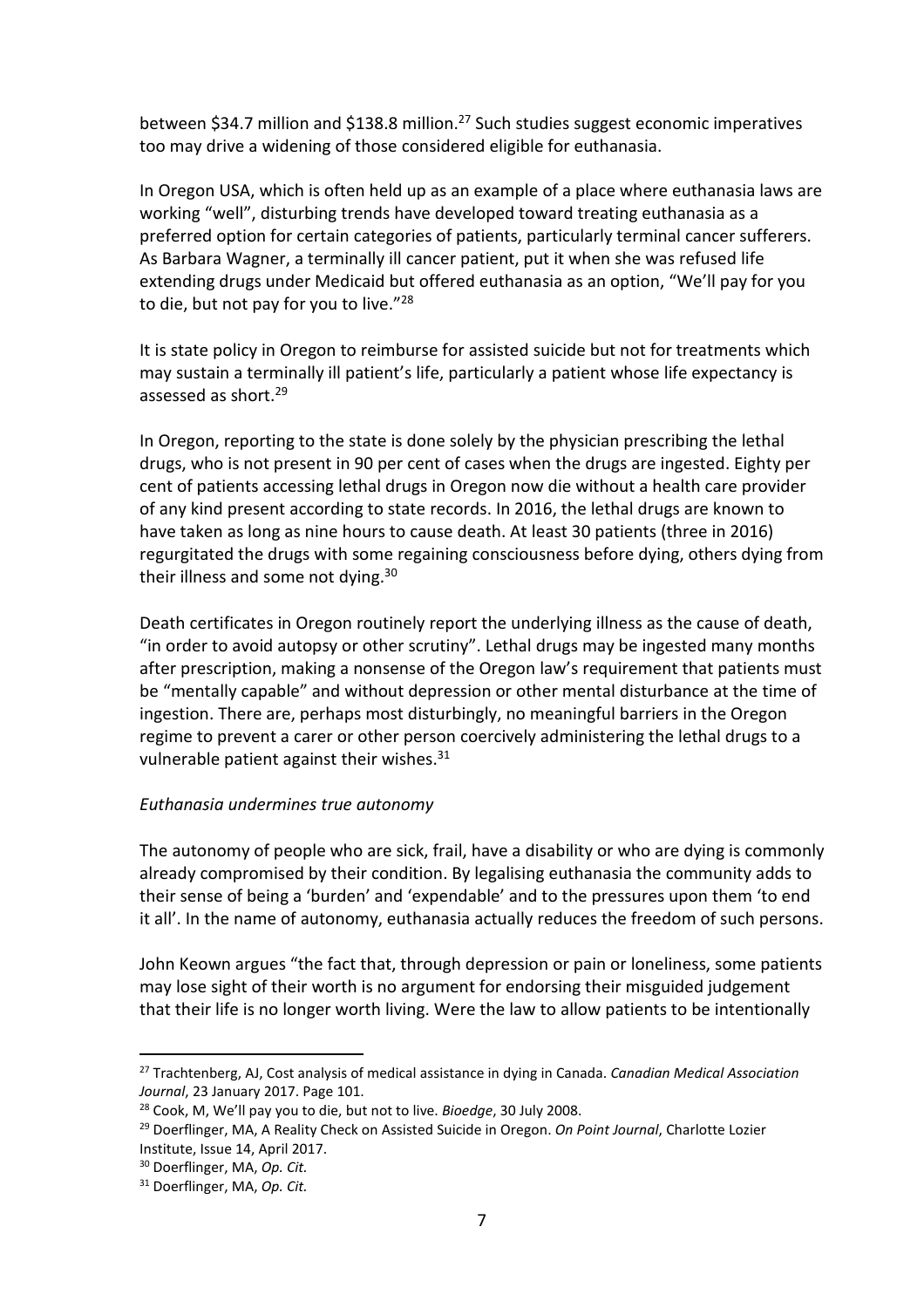killed by their doctors, it would be accepting that there are two categories of patients: those whose lives are worth living, and those who are better off dead. What signal, moreover, would that send out to people who are sick, elderly, have a disability, or who are dying?"<sup>32</sup>

No serious-minded doctor would give a lethal dose to a patient just because the patient asked: the doctors would have to come to his/her own judgment that this person was an appropriate candidate for euthanasia. In the end it is the doctor, not the patient, who decides whether to grant or administer a lethal drug or not. Thus in the name of autonomy euthanasia further undermines patient autonomy by potentially giving doctors arbitrary power of life and death over their patients.

There is compelling evidence that doctors themselves suffer serious emotional and psychological effects from their involvement in the euthanasia or assisted suicide deaths of their patients, and from pressure to participate in these acts once they are made lawful. $33$ 

Having accepted that doctors may sometimes decide that certain patients are 'better off dead' or are appropriate candidates for euthanasia, a next logical step is that a doctor would make that decision on behalf of someone not able to request death. Why should a patient be denied what the doctor may regard as good treatment – euthanasia – just because she or he is not able to request it? $34$  The slide from voluntary to non-voluntary euthanasia has already demonstrably occurred in some jurisdictions and some euthanasia advocates themselves see voluntary euthanasia as the first step towards providing this 'mercy killing' to others who do not or cannot ask, such as children, people who have a severe disability or who are unconscious. Once again, euthanasia endangers the autonomy of these people.

Though the 'right to be killed' has been unknown to international human rights instruments and thinking, were there really such a right, it would imply a duty on the part of health professionals and others to collaborate in killing, whatever their conscientious beliefs.<sup>35</sup> Thus euthanasia is not only about the rights of the suffering person: it inevitably affects the freedom of medical professionals who are asked to assist or turn a blind eye, of by-standers, of regulators and others.

Euthanasia is not compatible with good medical care and would in fact undermine both the good care of people as they reach the end of their life and the autonomy which euthanasia purports to offer.

<sup>32</sup> Keown, J, Mr Marty's muddle: a superficial and selective case for euthanasia in Europe. *Journal of Medical Ethics*, 2006; 32:31-2.

<sup>&</sup>lt;sup>33</sup> K.R. Stevens Jr, Emotional and psychological effects of physician-assisted suicide and euthanasia on participating physicians. *Issues in Law and Medicine* 2006; 21(3):187-200. <sup>34</sup> *Ibid*.

<sup>&</sup>lt;sup>35</sup> Boudreau, JD and Somerville, MA, Euthanasia and assisted suicide: a physician's and ethicist's perspectives. *Medicolegal and Bioethics,* 2014; 4:4.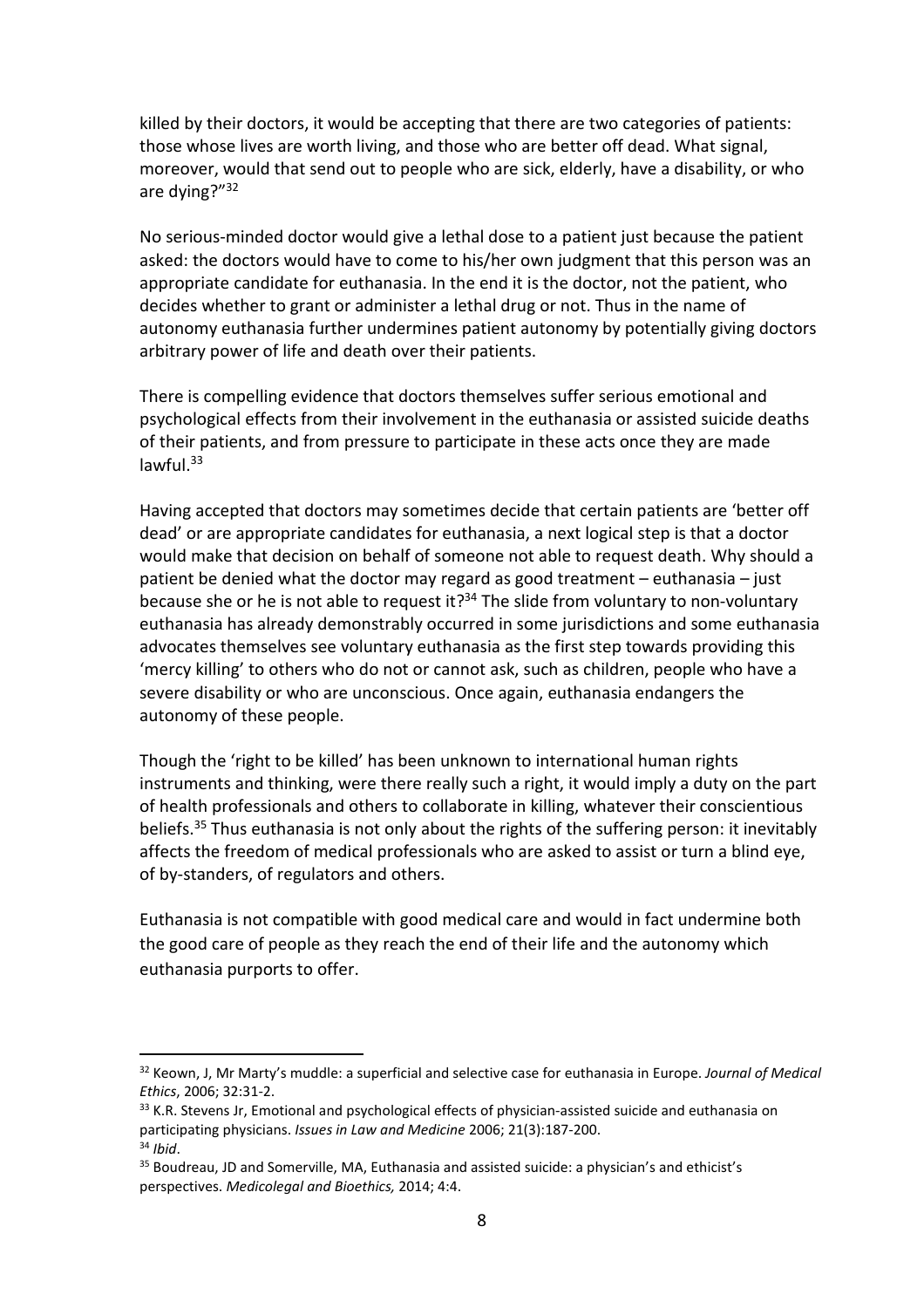#### **Planning for end-of-life care**

It is very important that people speak with their family, friends and health care professionals about how they may like to be treated in the event of illness and to develop that understanding over years, rather than in an isolated conversation or when it is too late for considered thought.

The Grattan Institute's study *Dying Well* argues that discussing an advance care plan is vital:

"The hard discussions about end of-life care are delayed and sometimes avoided altogether. People and their families then do not have the opportunity to prepare for death. Often treatment that has little benefit is provided and they die in hospital rather than at home."<sup>36</sup>

The Catholic Church has set out a clear approach to advance care planning with resources for patients, residents and health care professionals provided by Catholic Health Australia (CHA) and the ACBC on the My Future Care website http://myfuturecare.org.au/ .

The guides recommend appointment of a representative or proxy who can make decisions on the patient's behalf in the event they can no longer make decisions themselves.

There is more than one approach to advance care planning.

The CHA/ACBC documents were prepared partly in response to concern over the usefulness of written advance care plans like the Respecting Patient Choices program<sup>37</sup>, which can put too much emphasis on trying to define outcomes a patient wants rather than more usefully focusing on the patient indicating an appropriate approach to care.

The problems of advance care plans, sometimes also called living wills or advance directives, were well documented in a study published in the *Hastings Center Report.* The authors pointed out that despite significant efforts and funds expended over many years to promote the use of advance care plans, most people do not have them. For those who do have plans, many have not given sufficient thought to the instructions that will direct life and death decisions; the nature of the directives mean it is difficult to clearly communicate preferences; the documents often do not get to the relevant medical staff; and the documents do not help health care proxies better represent the preferences of the patient.<sup>38</sup>

Other problematic aspects of advance directives are that:

<sup>36</sup> Swerissen, H and Duckett, S, *Dying Well*. Grattan Institute, September 2014. Page 12.

<sup>37</sup> See http://advancecareplanning.org.au/

<sup>38</sup> Fagerlin, A and Schneider, C (2004), Enough: The Failure of the Living Will. *Hastings Center Report*, Vol. 34(2), March-April, page 38.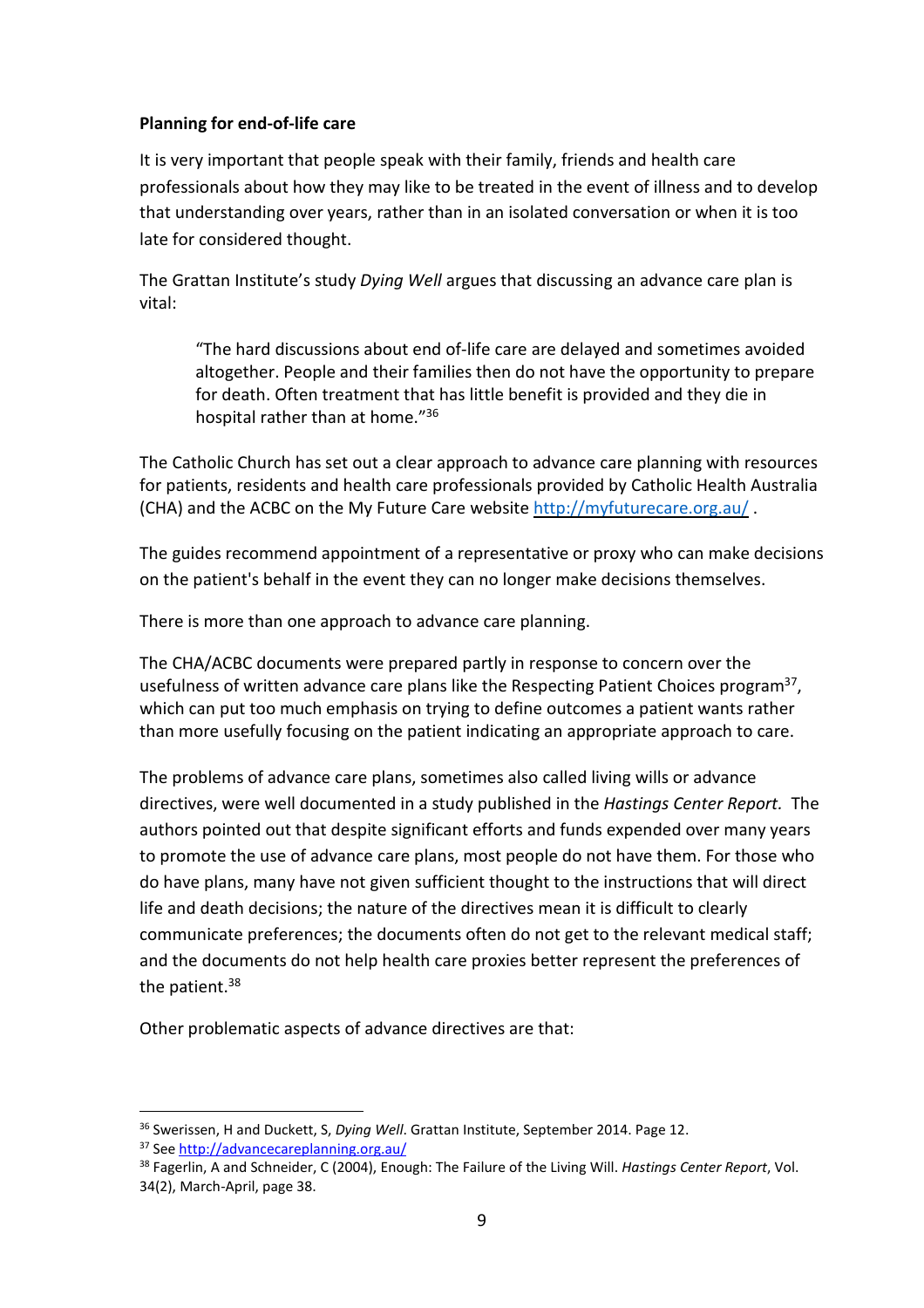- they are difficult to interpret because illnesses and the course of illness are unpredictable and medical staff need to discuss the burdens and benefits of treatments with the patient or proxy before a decision is made;
- they are a snapshot of past wishes of the patient and can be given more weight than a contemporary assessment of reasonable care. They also do not recognise that patient preferences change as circumstances change. What might seem unacceptable to a healthy patient might become more than acceptable in a life threatening situation;
- written directives can ignore the important distinction of intention. There is a great difference between a patient refusing treatment that is burdensome or futile and refusing treatment for the sole intention of ending life.<sup>39</sup>

A more useful approach is to appoint a health care proxy, such as someone who has been given a durable or enduring power of attorney, who can act as the patient's representative and discuss treatment options with the medical staff and family, making informed judgements on the relative usefulness or burden of treatment options as the patient's illness progresses.<sup>40</sup> But proxies need help and support from the palliative care team in what is often a very confronting and unfamiliar situation, dealing with life and death questions.<sup>41</sup>

## **Palliative care**

 $\overline{a}$ 

The Catholic Church has a long tradition of caring for the ill and dying and for their families. It does so in accord with the classical healthcare ethic that holds that every human person is made in the image of God and so their life is precious. The terminally ill should never be made to feel that their lives are "unproductive", "futile" or "burdens" upon society, but be loved and supported in their final journey.

Our dying, in all its mysterious and puzzling dimensions, is a unique measure of our lives: it is part of what defines us as human beings. Why then, as euthanasia advocates would have it, eliminate the humanity of our dying? Wouldn't it be better to accompany someone as they are dying; to be with them in their pain; to fight for them in their suffering; to allow their humanity to shine forth? Rather than eliminating the lives of suffering persons, how about acknowledging and respecting their lives with good palliative care and personal accompaniment. Confronting the pain and suffering of a dying person calls for a human solution, not a medical fix.

Rather than buying into the dishonest euphemism of 'dying with dignity', we would do better – and be more human – by dignifying the lives of the dying. Palliative care is one key way we can dignify the dying.

<sup>&</sup>lt;sup>39</sup> Tobin, B (2008), More talk, less paper! Why health care proxies are a better means of extending traditional morality than are living wills. *Bioethics Outlook*, Vol 19(3), September, page 5. <sup>40</sup> Tobin, B, *op cit*, page 5.

<sup>41</sup> Neveloff Dubler, N (2008), Tell me about Mama: Facilitating end-of-life decisions, ethics committees and ethics consultations. *Bioethics Outlook*, Vol. 19(4), December, pages 1-4.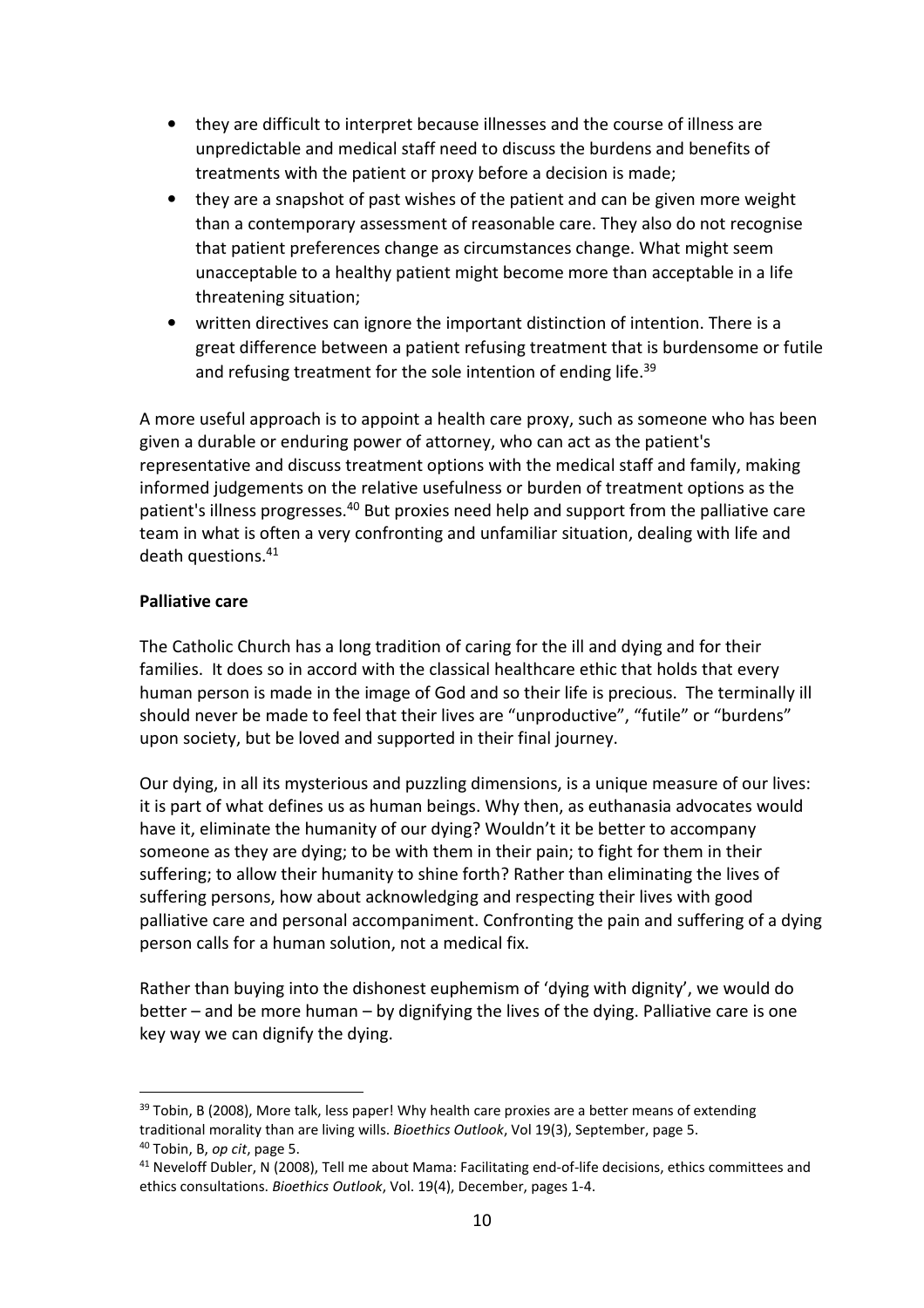Compassion is never merely giving people what they say they want or looking for quick fixes to problems. Rather it involves sharing in the suffering of others – literally *sufferingwith* them – and so standing by and investing ourselves in them and in the demanding task of caring well for them. True compassion for the dying means offering to help them live the rest of their lives, however long or short that time may be, in the best comfort possible and with every sign that they are loved and respected. There are always ways to help a patient, even if a cure is not possible.<sup>42</sup> Euthanasia points in a very different direction.

Pope John Paul II wrote "…euthanasia must be called a false mercy, and indeed a disturbing "perversion" of mercy. True "compassion" leads to sharing another's pain; it does not kill the person whose suffering we cannot bear."<sup>43</sup>

Good palliative and pastoral care, not killing, is the answer to relieving pain and suffering for the dying. Palliative Care Australia says that good, well-resourced palliative care gives people the ability not only to live well in their illness, but to die well too. Pastoral experience suggests that people's sense of meaningless or hopelessness in suffering can also be addressed. Families also speak of how this time with a person they love who is well cared for and supported, can be very special – a gift – both to them and to the person who is dying.

The Grattan Institute wrote of the importance of improving investment in home-based palliative care in Australia, noting that "… while 70 per cent of people say they want to die at home, only about 14 per cent do so" and "to reach this number will require a major increase in the availability of community-based palliative care."44

If compassion were our real motive we would ensure that everything possible was being done to address people's physical, psychological and spiritual pain before entertaining more drastic measures.

Any community that legalises euthanasia is likely further to neglect the provision of good palliative and other care for elderly, sick and dying people. Where euthanasia is legalised it becomes a competing option with palliative care, with all the dangers of economic and other considerations affecting which 'option' is promoted.<sup>45</sup> By introducing the idea that not all people have lives worth living or deserve our help and care, the practice of euthanasia undermines such care even for those who do not want euthanasia. <sup>46</sup>

Legalised euthanasia would mean that respect for the lives of people is no longer assumed, but depends on whether they have the will to defend their life or have others willing to stand up for them.<sup>47</sup>

<sup>42</sup> Ib*i*d, p. 98.

<sup>&</sup>lt;sup>43</sup> Evangelium Vitae (The Gospel of Life), 25 March 1995, #66.

<sup>44</sup> Swerissen, H and Duckett, S, *Dying Well*. Grattan Institute, September 2014. Pages 26, 27.

<sup>45</sup> Tonti-Filippini, N, *About Bioethics: Caring for people who are sick or dying* (Ballan: Connor Court, 2012), p. 98.

<sup>46</sup> *Ibid*, p.102.

<sup>47</sup> *Ibid*, p. 99.